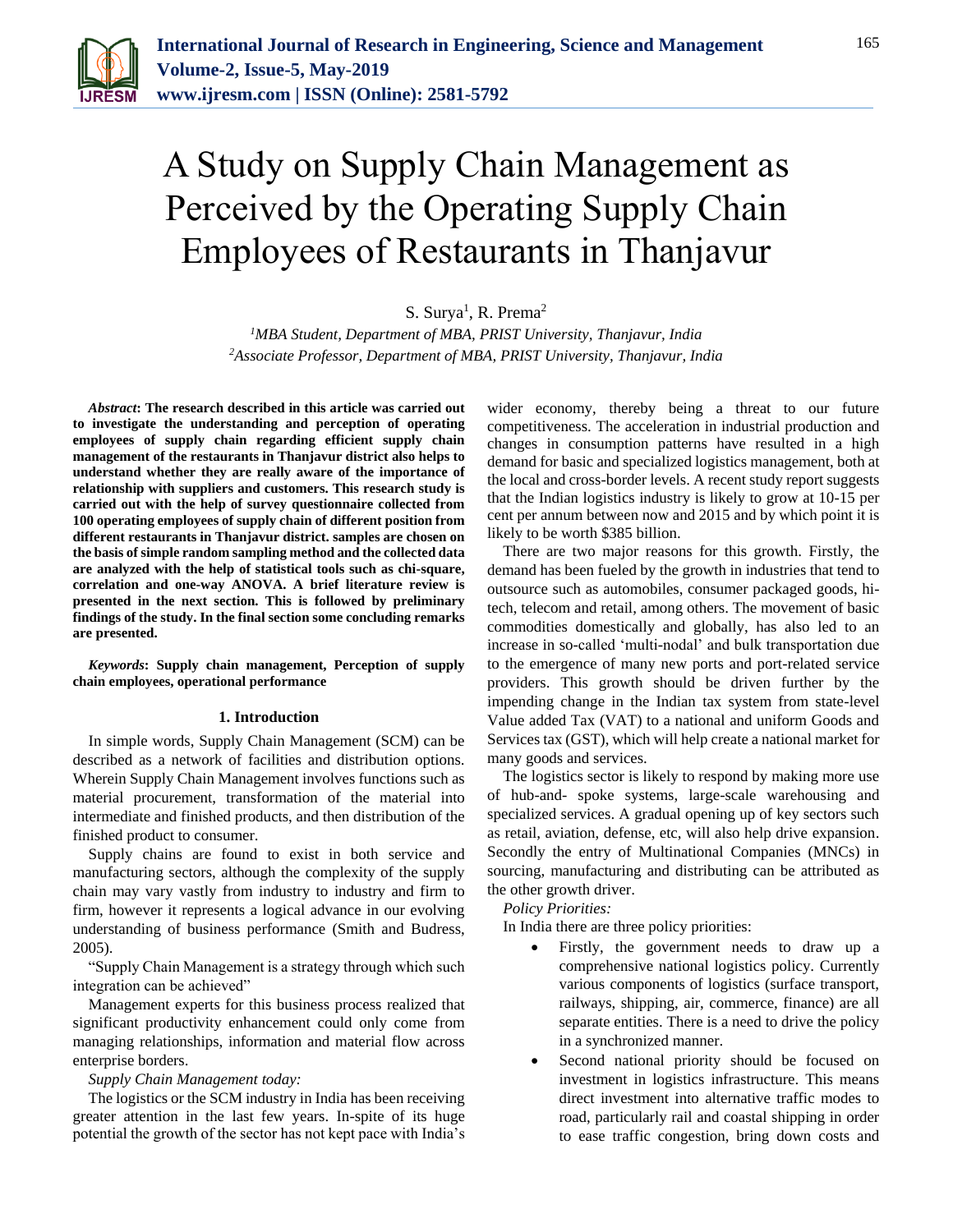

minimize carbon emission.

- Thirdly there is a need to invest more in our people with the growing complexity of supply chains; we need more skilled people to manage supply chains. There is a clear need for both the government and private entities to create well focused and sustained skills and training programmes.
- There are several other areas, such as technology adoption and policy simplification for trade facilitation that are also worthy of attention and focus. Getting this right, too, will put our country firmly on the right track. It's time for all stakeholders to pull in the same direction.

## **2. Review of literature**

- Miguel Gonzalez-Loureiro Marina Dabic Timothy Kiessling , (2015), Globalization has changed the way firms act strategically, as their supply chains have become complicated webs of global networks with supply chain management attempting to build critical linkages externally while managing internally. The new supply chain has evolved to a relationship focus where suppliers and customers have all become co-producers of Value. Scholars have suggested that supply chain management can potentially be one of the sources of a firm's competitive advantage and a key to its global strategy, partly because firms seek differentiated strategies in the global marketplace where supply chain management plays a complementary role.
- Karami, Meisam &Malekifar, Shaghayegh & Beigi Nasiri, Ali & Beigi Nasiri, Mostafa & Feili, Homayoun & Khan, Saif-ur-Rehman. (2015). Addressing a lack of research on the relationship between marketing and supply chain management, a new conceptual framework incorporates organizational learning, supply chain innovation, trust, supply chain management strategy, commitment, and collaboration as mediating factors in the relationship between market orientation and supply chain performance. Only by identifying the dimensions of effective performance and assessing their impact on each other can organizational leaders strengthen the bonds among partners in the supply chain toward generating the efficiencies that improve its management and performance.
- Arawati Agus, Member, IACSIT (2015), A good implementation of supply chain management can produce positive outcomes such as excellent product quality, low operating costs, on-time deliveries, and reduce wastage and inventory. The result demonstrates a new discovery of how important (magnitude and direction) is new technology and innovation as well as quality information exchange. By adopting new technical and innovative machineries and tools, production efficiency and

effectiveness can be enhanced. In addition, quality products can be produced effectively with maximum utilization of precious and limited resources. The quality information exchange and collaboration among supply chain partners are very crucial in achieving long term benefits. To achieve high performance in supply chain managementLu, Lauren & Swaminathan, Jaya.

- shankar. (2015). In the last decade, building sustainable supply chains has gathered tremendous attention from environmentalists, NGOs, and businesses. This society wide sustainability initiative has influenced many firms' supply chain strategies. For instance, Wal-mart in 2005 launched three overarching sustainability goals (Denend and Plambeck 2007).
- use 100% renewable energy;
- produce zero waste;
- sell products that sustain our resources and environment

To achieve these goals, the company examined various aspects of its supply chains to identify areas that offered the most potential for sustainability. And it used various incentives to motivate its suppliers to contribute to its sustainability goals.

# **3. Research methodology**

# *A. Research Design*

Research design adopted for this research is "Descriptive Research".

- *B. Objectives of the study*
	- To investigate the understanding and perception of operating employees of supply chain regarding efficient supply chain management of the restaurants in Thanjavur district.
	- To display the degree of knowledge of the operating employees of supply chain about the supply chain management practices.
	- To understand whether they are really aware of the importance of relationship with suppliers and customers.

# *C. Statement of problem*

Supply chain employees, suppliers and clients have major role in establishing and developing effective supply chain management and collaboration and also in avoiding fragmented and adversarial nature of business. In order to achieve such high level of collaboration required to synchronize supply chain, companies must balance the needs of customers with those of suppliers and partners.

For that, the business must maintain equilibrium between open communication and responsible information exchange, which is made possible through the operating employees of supply chain.so this study examines the attitude of supply chain employees concerning the perception of supply chain management of the restaurants in thanjavur district.

# *D. Sampling framework*

The population is finite and "Simple random sampling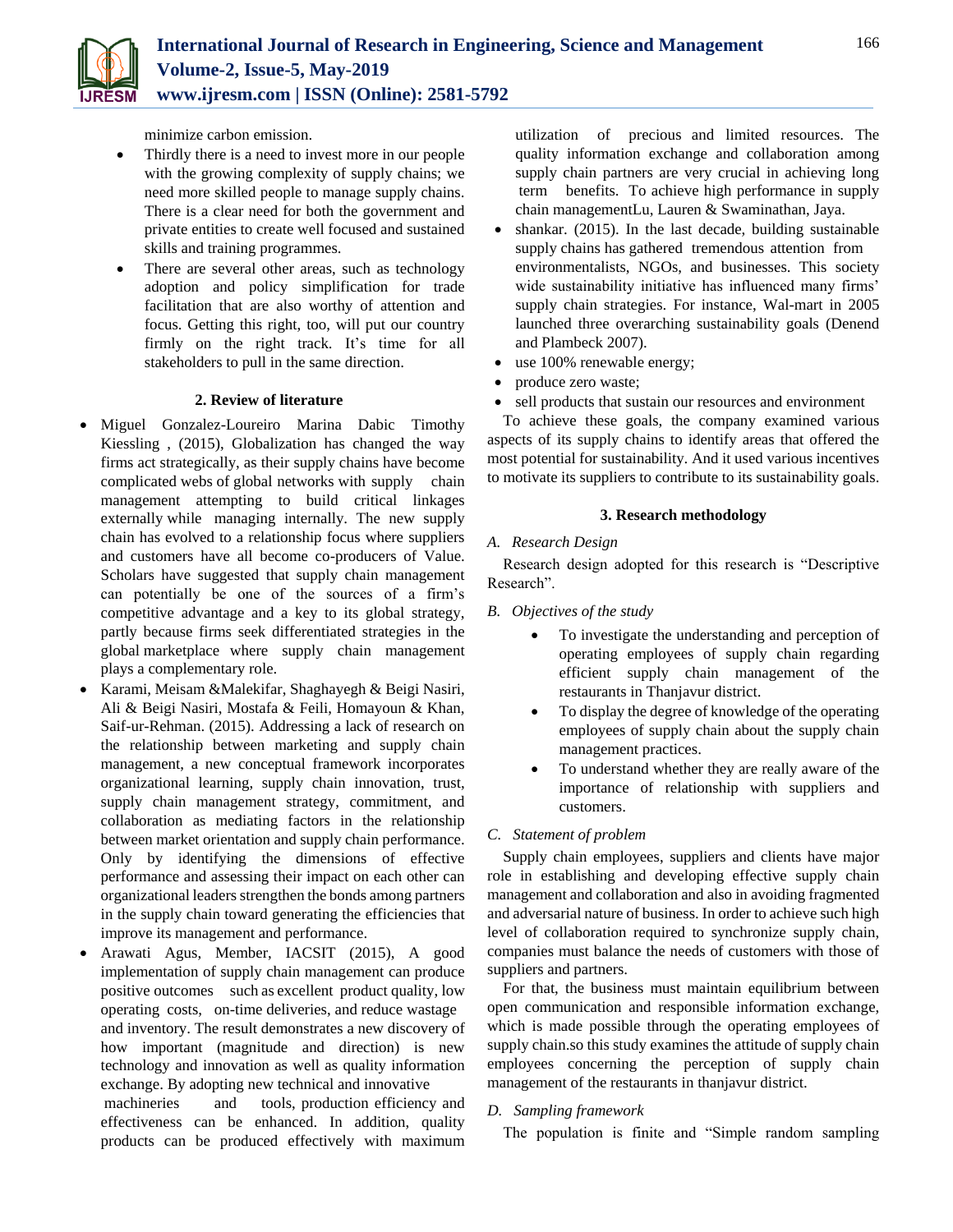

# **International Journal of Research in Engineering, Science and Management Volume-2, Issue-5, May-2019 www.ijresm.com | ISSN (Online): 2581-5792**

Table 1

| A. Experience and the respondent's perception towards the statement to enhance supply chain efficiency "Establish long term relationship with supplie |                                                   |       |          |                   |       |  |  |
|-------------------------------------------------------------------------------------------------------------------------------------------------------|---------------------------------------------------|-------|----------|-------------------|-------|--|--|
| Experience                                                                                                                                            | "Establish long term relationship with suppliers" |       |          |                   |       |  |  |
|                                                                                                                                                       | Strongly agree                                    | Agree | Disagree | Strongly disagree | Total |  |  |
| Less than 1 vear                                                                                                                                      |                                                   |       |          |                   |       |  |  |
| $-3$ vears                                                                                                                                            |                                                   |       |          |                   |       |  |  |
| $3 - 6$ vears                                                                                                                                         |                                                   |       |          |                   |       |  |  |
| $6 - 10$ vears                                                                                                                                        |                                                   |       |          |                   |       |  |  |
| Above 10 years                                                                                                                                        |                                                   |       |          |                   |       |  |  |

TOTAL  $\begin{array}{|c|c|c|c|c|c|c|c|} \hline \end{array}$  42  $\begin{array}{|c|c|c|c|c|} \hline \end{array}$  52  $\begin{array}{|c|c|c|c|c|} \hline \end{array}$  6  $\begin{array}{|c|c|c|c|} \hline \end{array}$  0  $\begin{array}{|c|c|c|c|c|} \hline \end{array}$  100

Chi Square Test A. Experience and the respondent's perception towards the statement to enhance supply chain efficiency "Establish long term relationship with suppliers

|           |                    | Chi Square Analysis       |              |                  |                  |
|-----------|--------------------|---------------------------|--------------|------------------|------------------|
| Group     | Observed frequency | <b>Expected frequency</b> | $O-E$        | $(O-E)2$         | $(O-E)2/E$       |
| Aa        | 12                 | 10.08                     | 1.92         | 3.6864           | 0.36571          |
| Ab        | 10                 | 12.48                     | $-2.48$      | 6.1504           | 0.49282          |
| Ac        | $\overline{c}$     | 1.44                      | 0.56         | 0.3136           | 0.21778          |
| Ad        | $\boldsymbol{0}$   | $\mathbf{0}$              | $\mathbf{0}$ | $\mathbf{0}$     | $\mathbf{0}$     |
| Ae        | $\mathbf{0}$       | $\overline{0}$            | $\Omega$     | $\Omega$         | $\theta$         |
| Ba        | 8                  | 17.64                     | $-9.64$      | 92.9296          | 5.26812          |
| <b>Bb</b> | 30                 | 21.84                     | 8.16         | 66.5856          | 3.04879          |
| Bc        | $\overline{4}$     | 2.52                      | 1.48         | 2.1904           | 0.86921          |
| <b>Bd</b> | $\mathbf{0}$       | $\mathbf{0}$              | $\theta$     | $\mathbf{0}$     | $\mathbf{0}$     |
| Be        | $\boldsymbol{0}$   | $\overline{0}$            | $\mathbf{0}$ | $\Omega$         | $\Omega$         |
| Ca        | $\overline{4}$     | 4.2                       | $-0.2$       | 0.04             | 0.00952          |
| Cb        | 6                  | 5.2                       | 0.8          | 0.64             | 0.12308          |
| Cc        | $\boldsymbol{0}$   | 0.6                       | $-0.6$       | 0.36             | 0.6              |
| Cd        | $\boldsymbol{0}$   | $\boldsymbol{0}$          | $\mathbf{0}$ | $\boldsymbol{0}$ | $\boldsymbol{0}$ |
| Ce        | $\overline{0}$     | $\overline{0}$            | $\theta$     | $\Omega$         | $\overline{0}$   |
| Da        | 8                  | 4.2                       | 3.8          | 14.44            | 3.4381           |
| Db        | $\overline{c}$     | 5.2                       | $-3.2$       | 10.24            | 1.96923          |
| Dc        | $\overline{0}$     | 0.6                       | $-0.6$       | 0.36             | 0.6              |
| Dd        | $\overline{0}$     | $\mathbf{0}$              | $\theta$     | $\mathbf{0}$     | $\mathbf{0}$     |
| De        | $\mathbf{0}$       | $\theta$                  | $\theta$     | $\theta$         | $\theta$         |
| Ea        | 10                 | 5.88                      | 4.12         | 16.9744          | 2.8868           |
| Eb        | $\overline{4}$     | 7.28                      | $-3.28$      | 10.7584          | 1.4778           |
| Ec        | $\overline{0}$     | 0.84                      | $-0.84$      | 0.7056           | 0.84             |
| Ed        | $\overline{0}$     | $\mathbf{0}$              | $\theta$     | $\mathbf{0}$     | $\mathbf{0}$     |
| Ee        | $\boldsymbol{0}$   | $\boldsymbol{0}$          | $\mathbf{0}$ | $\boldsymbol{0}$ | $\mathbf{0}$     |
|           |                    |                           |              |                  | 22.207           |

method" will be adopted for selecting samples from the finite one and the sample size is 100. The period of research study contained 2 months from 01 March and 30 April ,2019

## *E. Data collection methods*

Primary data is the data collected by the researcher themselves

- Observation
- action research
- questionnaires

Secondary data sources are data that already exists such as Previous research journals and articles, Web information, Historical data and information.

# *F. Statistical tools*

This part of study is mainly focused on verifying main objectives of study. Researcher used Simple Percentage Analysis using Charts and Tables, Chi Square, Correlation and One Way ANOVA as statistical tool for analysis of data.

Keeping in view of objectives of the study, the researcher is frame suitable hypothesis and tested appropriated.

- Relationship between Experience and the respondent's perception.
- Statement to enhance supply chain efficiency "establish long term relationship with suppliers"
- Relationship between Education and respondent's perception regarding the importance of complaint handling in developing a successful supply chain
- Correlation between Age and Impact of modernization of technology.
- Relationship between position in the supply chain and the perception regarding extension of own supply chain.

# *G. Scope of the study*

This study is confined to supply chain management practices as perceived by the operating employees of supply chain in restaurents in Thanjavur city only and it is not applicable in other areas.

## *H. Limitations of the study*

The information might not be accurate due to closed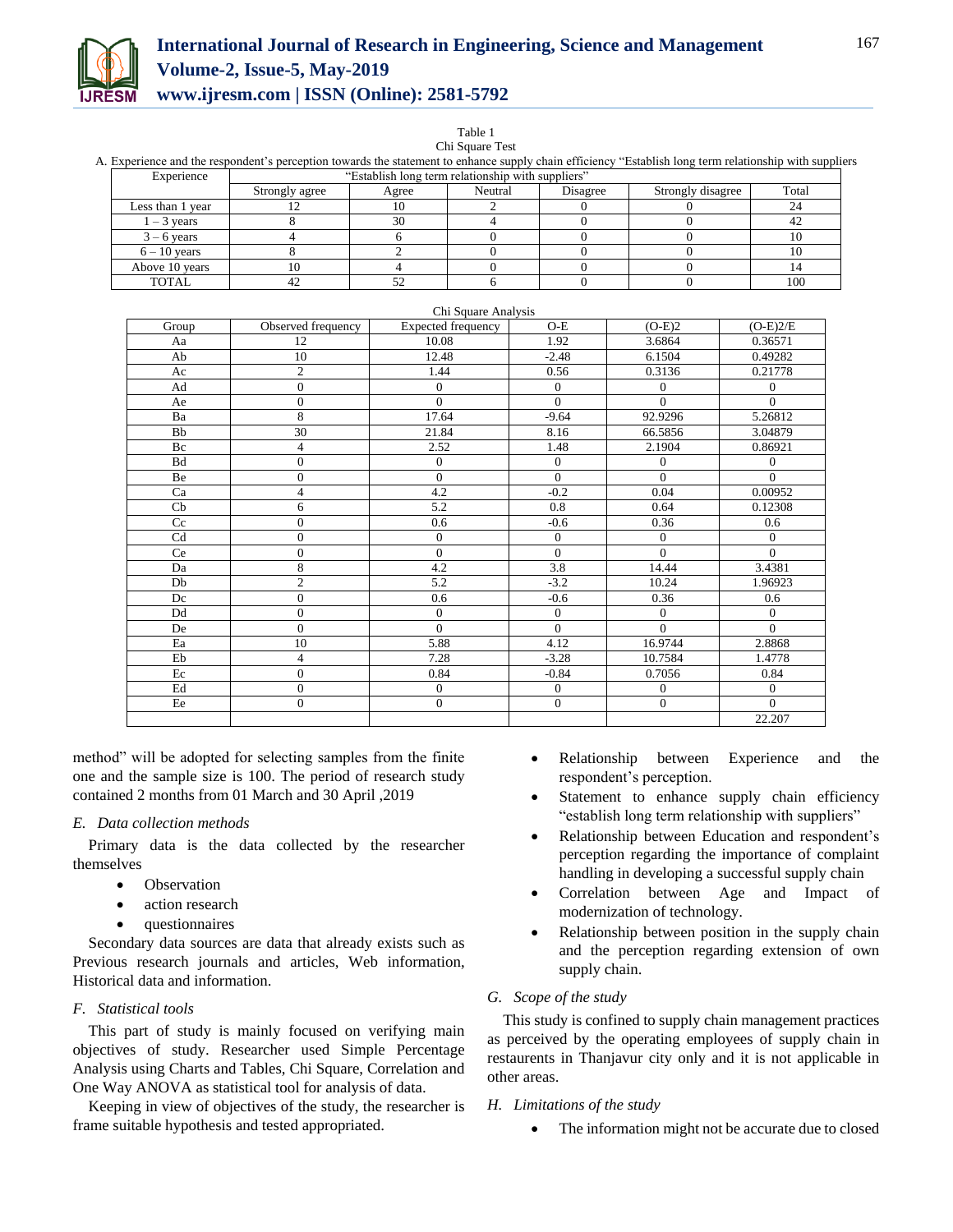

# **International Journal of Research in Engineering, Science and Management Volume-2, Issue-5, May-2019 www.ijresm.com | ISSN (Online): 2581-5792**

Table 2 Chi Square Test

| B. Education and respondent's perception regarding the importance of complaint handling in developing a successful supply chain |                                                                          |  |  |  |  |     |  |  |  |
|---------------------------------------------------------------------------------------------------------------------------------|--------------------------------------------------------------------------|--|--|--|--|-----|--|--|--|
|                                                                                                                                 | Importance of complaint handling in developing a successful supply chain |  |  |  |  |     |  |  |  |
| Education<br>Slightly Important<br><b>Fairly Important</b><br>Not Important<br>Verv Important<br>Important                      |                                                                          |  |  |  |  |     |  |  |  |
| Up to SSLC                                                                                                                      |                                                                          |  |  |  |  |     |  |  |  |
| <b>HSC</b>                                                                                                                      |                                                                          |  |  |  |  |     |  |  |  |
| UG                                                                                                                              |                                                                          |  |  |  |  |     |  |  |  |
| PG                                                                                                                              |                                                                          |  |  |  |  |     |  |  |  |
| Others                                                                                                                          |                                                                          |  |  |  |  |     |  |  |  |
| <b>TOTAL</b>                                                                                                                    |                                                                          |  |  |  |  | 100 |  |  |  |

| Chi square analysis |                    |                           |              |                |                |  |  |  |
|---------------------|--------------------|---------------------------|--------------|----------------|----------------|--|--|--|
| Group               | Observed frequency | <b>Expected frequency</b> | $O-E$        | $(O-E)2$       | $(O-E)2/E$     |  |  |  |
| Aa                  | $\overline{0}$     | 1.68                      | $-1.68$      | 2.8224         | 1.68           |  |  |  |
| Ab                  | $\overline{0}$     | 0.64                      | $-0.64$      | 0.4096         | 0.64           |  |  |  |
| Ac                  | $\mathbf{0}$       | 0.72                      | $-0.72$      | 0.5184         | 0.72           |  |  |  |
| Ad                  | $\overline{c}$     | 0.8                       | 1.2          | 1.44           | 1.8            |  |  |  |
| Ae                  | $\overline{c}$     | 0.16                      | 1.84         | 3.3856         | 21.16          |  |  |  |
| Ba                  | 8                  | 8.4                       | $-0.4$       | 0.16           | 0.01905        |  |  |  |
| Bb                  | 4                  | 3.2                       | 0.8          | 0.64           | 0.2            |  |  |  |
| Bc                  | $\overline{c}$     | 3.6                       | $-1.6$       | 2.56           | 0.71111        |  |  |  |
| Bd                  | 4                  | 4                         | $\mathbf{0}$ | $\mathbf{0}$   | $\Omega$       |  |  |  |
| Be                  | $\overline{2}$     | 0.8                       | 1.2          | 1.44           | 1.8            |  |  |  |
| Ca                  | 26                 | 21                        | 5            | 25             | 1.19048        |  |  |  |
| Cb                  | $\overline{4}$     | 8                         | $-4$         | 16             | $\overline{c}$ |  |  |  |
| Cc                  | 12                 | 9                         | 3            | 9              |                |  |  |  |
| Cd                  | 8                  | 10                        | $-2$         | $\overline{4}$ | 0.4            |  |  |  |
| Ce                  | $\overline{0}$     | $\overline{2}$            | $-2$         | $\overline{4}$ | $\overline{2}$ |  |  |  |
| Da                  | 8                  | 8.4                       | $-0.4$       | 0.16           | 0.01905        |  |  |  |
| Db                  | $\overline{4}$     | 3.2                       | 0.8          | 0.64           | 0.2            |  |  |  |
| Dc                  | 4                  | 3.6                       | 0.4          | 0.16           | 0.04444        |  |  |  |
| Dd                  | $\overline{4}$     | $\overline{4}$            | $\Omega$     | $\theta$       | $\Omega$       |  |  |  |
| De                  | $\overline{0}$     | 0.8                       | $-0.8$       | 0.64           | 0.8            |  |  |  |
| Ea                  | $\overline{0}$     | 2.52                      | $-2.52$      | 6.3504         | 2.52           |  |  |  |
| Eb                  | 4                  | 0.96                      | 3.04         | 9.2416         | 9.62667        |  |  |  |
| Ec                  | $\overline{0}$     | 1.08                      | $-1.08$      | 1.1664         | 1.08           |  |  |  |

ended questionnaires. Other than the option may have its control over the employee's perception and response.

- Because of the fixed number of samples, we can't take the result for whole.
- As simple random sampling has been used, probability will be more for sample error. It might have the chances to take full of positive result giving or negative result giving samples.

#### **4. Data analysis and interpretation**

*Null hypothesis Ho:* There is no relationship between Experience and the respondent's perception towards the statement to enhance supply chain efficiency "establish long term relationship with suppliers"

*Alternate hypothesis H1:* There is a relationship between Experience and the respondents perception towards the statement to enhance supply chain efficiency "establish long term relationship with suppliers."

Calculated Value of  $\chi$ 2= 22.207

Degree of Freedom =  $(R-1) \times (C-1) = (5-1) \times (5-1) = 16$ 

Table value of chi square for 6 degree of freedom at 5 per cent level of significance is 26.296

*Conclusion:* calculated value of chi square is less than the table value, so the null hypothesis is accepted, alternate hypothesis is rejected. Hence it is concluded that there no significant relationship between Experience and the respondents perception towards the statement to enhance supply chain efficiency "establish long term relationship with suppliers."

*Null hypothesis Ho:* There is no relationship between Education and respondents perception regarding the importance of complaint handling in developing a successful supply chain

*Alternate hypothesis H1:* There is a relationship between Education and respondents perception regarding the importance of complaint handling in developing a successful supply chain.

Calculated Value of  $\gamma$ 2= 50.3841

Degree of Freedom =  $(R-1) \times (C-1) = (5-1) \times (5-1) = 16$ 

The table value of chi square for 6 degree of freedom at 5 per cent level of significance is 26.296.

*Conclusion:* calculated value of chi square is more than the table value, so the null hypothesis is rejected, alternate hypothesis is accepted. Hence it is concluded that there is a significant relationship between Education and respondents perception regarding the importance of complaint handling in developing a successful supply chain management.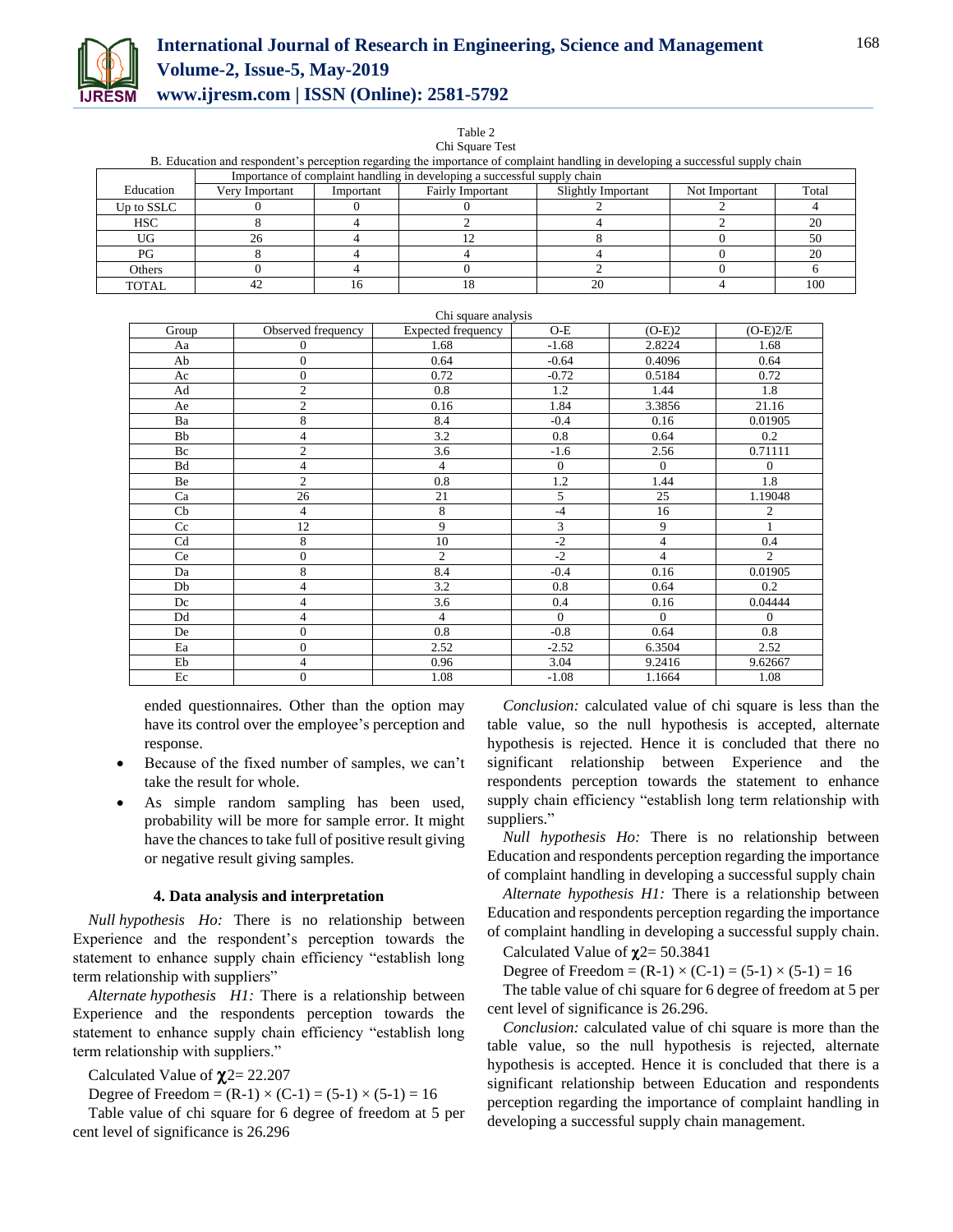

Table 3 Correlation

| COLIGIATION                                                          |  |  |  |  |  |  |  |  |
|----------------------------------------------------------------------|--|--|--|--|--|--|--|--|
| C. Correlation between Age and Impact of modernization of technology |  |  |  |  |  |  |  |  |

|     |                                      | Age | <b>Impact of modernization of technology</b> |
|-----|--------------------------------------|-----|----------------------------------------------|
|     | Pearson Correlation Co-efficient (r) |     | ).30084                                      |
|     | $\text{Si}$ g. (2-tailed)            |     | 0.002                                        |
| Age |                                      | 100 | 100                                          |

| Table 4                                                                           |
|-----------------------------------------------------------------------------------|
| One-Way ANOVA                                                                     |
| D. Relationship between position in the supply chain and the perception regarding |
| extension of own supply chain                                                     |

|                              |        |     | $\alpha$ calculation of own supply ended |          |           |          |
|------------------------------|--------|-----|------------------------------------------|----------|-----------|----------|
| Anova: Single Factor         |        |     |                                          |          |           |          |
| <b>SUMMARY</b>               |        |     |                                          |          |           |          |
| Groups                       | Count  | Sum | Average                                  | Variance |           |          |
| Position in the supply chain | 100    | 342 | 3.42                                     | 2.023838 |           |          |
| Extend own supply chain      | 100    | 182 | 1.82                                     | 0.957172 |           |          |
| <b>ANOVA</b>                 |        |     |                                          |          |           |          |
| Source of Variation          | SS     | df  | МS                                       |          | $P-value$ | F crit   |
| <b>Between Groups</b>        | 128    |     | 128                                      | 85.87693 | 3.29E-17  | 3.888853 |
| Within Groups                | 295.12 | 198 | 1.490505                                 |          |           |          |
| Total                        | 423.12 | 199 |                                          |          |           |          |
|                              |        |     |                                          |          |           |          |

*Inference:* From the table 3 it is inferred that, Age and Impact of modernization of technology which is significant at 0.002 which is less than the significant level of 0.05 i.e.  $p < 0.05$ . The alternative hypothesis (H1) is accepted and null hypothesis (H0) is rejected. Therefore, it is concluded that there is a significant correlation between Age and Impact of modernization of technology.

*Alternate hypothesis (H1):* There is a significant relationship between position in the supply chain and the perception regarding extension of own supply chain.

*Null hypothesis (Ho):* There is no significant relationship between position in the supply chain and the perception regarding extension of own supply chain.

*Inference:* Table 4 shows, the calculated p-value (3.29 E-17) is larger than the significant value  $\alpha$  (0.05). The alternative hypothesis (H1) is rejected and null hypothesis (H0) is accepted. Therefore, there is no significant no significant relationship between position in the supply chain and the perception regarding extension of own supply chain.

## **5. Findings, suggestions and conclusion**

## *A. Findings*

- Majority of the respondents are male
- Majority of the respondents are in the age group of 26-35 years
- Majority of the respondents are undergraduate
- Majority of the respondents are working in the distribution section of supply chain
- Majority of the respondents have 1-3 years of working experience in the supply chain management field
- Major percentage of respondents agreed that to enhance supply chain efficiency it is good to establish long term relationship with suppliers (50%)
- Major percentage of respondents strongly agreed that to

enhance supply chain efficiency it is better to communicate firm's future strategic needs to the suppliers (46%), establish more frequent contact with members of own supply chain (46%), regularly solve problems jointly with the suppliers (42%) and frequently interact with customers to set reliability, responsiveness and other standards (36%).

- Major percentage of respondents consider complaint handling (44%), flexibility in supply chain(42%) and ontime delivery(38%) are very important and order fulfillment(42%) is consider as important to develop a successful supply chain whereas quality of materials and services(36%) is consider as fairly important compared to others.
- Major percentage of respondents predict the trend of modernization of technology (56%) and sustainability and circular economy (54%) have very great impact whereas diversified consumer preferences (48%) and traceability (34%) have great impact on effective supply chain management.
- Major percentage of respondents consider the function of purchasing (50%), transportation (46%) production planning (36%) and lead time (36%) have very great effect whereas inventory (36%) has somewhat affect the efficiency of supply chain management in relation with suppliers.
- Major percentage of respondents consider the following strategies such as deal with suppliers locate closer to firm (54%), extend own supply chain(52%), participate in the sourcing decision of the suppliers(46%), use third party supply chain management specialists(34%) and create supply chain team that include members from different companies(30%) as excellent strategies.
- *B. Suggestion*
	- It is necessary to update traditional supply chain